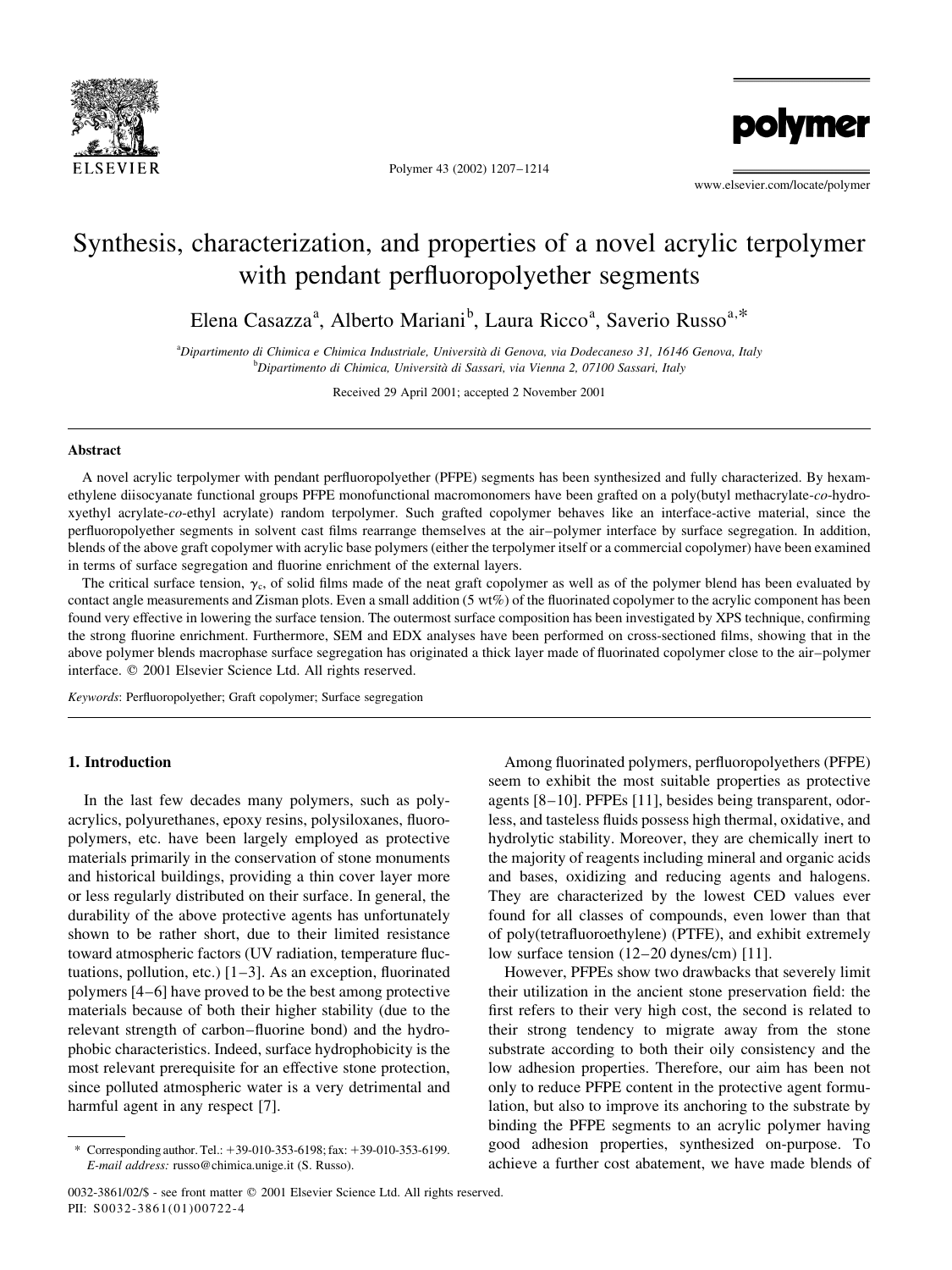our partially fluorinated copolymer with the unmodified acrylic polymer, as well as with a commercial protective agent (Paraloid B72<sup>®</sup>, Rohm and Haas), taking advantage of the well-known phenomenon of surface segregation  $[12,13]$ , able to push the fluorinated segments on the outer surface. Indeed, when small amounts of fluorinated oligomers/polymers are mixed to various polymers, the former ones are very effective in lowering the surface free energy of the latter due to extensive fluorine enrichment of the surface  $[14-16]$ . On this basis, also in order to circumvent difficulties and costs associated with producing new fluoropolymers for different applications, fluorine-containing additives have been used in the past to modify surface properties of conventional hydrocarbon polymers. Unfortunately, the very poor compatibility of fluorocarbon additives with the conventional polymers reduces the usefulness of such approach. Therefore, it seemed to us more convenient to covalently link fluorinated segments to a suitable hydrocarbon polymer, thus obtaining a heterophase copolymer similar in behavior to the block or graft copolymers described in the literature [17]. In fact, polymers with highly fluorinated side chains linked to a sequence of the block copolymer act as surface-active polymers [18]. Near the surface, the block copolymer shows strong segregation due to the lower surface free energy component [19,20]. Segregation is driven by both the unfavorable enthalpy interactions and the decrease of the bare surface free energy, caused by replacing the base polymer segments of higher surface free energy with low surface free energy block segments.

As is well known, at a given bulk composition the extent of surface segregation depends on the specific type of polymer system to deal with [21], e.g. a neat block copolymer, a blend of homopolymers, a copolymer/homopolymer blend, or a blend of copolymers. Namely, the morphology of block copolymer surfaces widely differs from that of the corresponding homopolymer blends, inasmuch as in copolymers the constituents are obviously interconnected and cannot undergo macrophase separation as polymer blends do. Therefore, near the outer surface, copolymers are known to form spatially periodic phases on molecular size scale, similar to those found in bulk (spheres, lamellas, cylinders, more complex morphologies) [22,23]. Studies carried out by both XPS and angular dependent XPS on surface composition of a linear multiblock copolymer, in which one block is constituted of PFPE sequences, have clearly shown that the fluorinated segments are located near the polymer-air interface and that there is an optimum PFPE MW for phase segregation [24]. However, unlike polymer blends, the composition profile in the closeto-surface region of a diblock copolymer generally exhibits oscillations [22] because of the connectivity of the segments. On the contrary, the equilibrium surface volume fraction of a miscible homopolymer blend is simply a function of the following parameters: bulk volume fraction, difference of surface free energy between the two components, degree of polymerization, polymer architecture and Flory–Huggins interaction parameter  $\chi$ . Because of the very small entropy of mixing for a polymer blend, the formation of an enriched layer costs very little in terms of free energy; thus a small difference in surface free energy is sufficient to generate a remarkable segregation. As a consequence, the entity of the surface enrichment is mainly determined by the bulk thermodynamics, e.g. the value of  $\chi$ parameter [25]. In an immiscible binary blend (e.g. fluorinated polymer/hydrogenated polymer), since equilibrium bulk thermodynamics favors complete demixing of the two components, the 'equilibrium' surface should be exclusively occupied by the constituent of lower surface free energy [26–28]. Thus, a fluorine enriched surface can be prepared either introducing perfluorinated chains in a hydrocarbon polymer (e.g. polyacrylates having fluorocarbon pendant groups  $[13,16,29]$  or blending hydrocarbon polymers with fluorine containing polymers [30–32].

#### 2. Experimental

# 2.1. Materials

*n*-Butyl methacrylate (BMA) and ethyl acrylate (EA) monomers (Aldrich) were purified by percolation through an inhibitor-removal column (Aldrich). 2-Hydroxyethyl acrylate monomer (HEA), inhibitor free (Aldrich), was purified from diacrylate by hexane extraction of the 25% v/v monomer/water solution; acrylic acid was then removed by ether extraction.

The isocyanate-monofunctionalized PFPE  $(CF_3O (C_3F_6O)_m$  -  $(CF_2O)_n$  -  $CF_2CH_2$  - OCONH(CH<sub>2</sub>)<sub>6</sub>NCO) (PFPE -HMDI), derived from the condensation between a hydroxyl terminated perfluoropolyether (Fomblin Y) and hexamethylene diisocyanate (HMDI) was kindly supplied by Dr C. Tonelli, Ausimont S.p.A. (equivalent weight (from <sup>19</sup>F-NMR) = 872; (from end group titration) = 1015; MW (from  $^{19}$ F-NMR) = 935 g/mol, MW (from end group titration) = 1064 g/mol. Bifunctional PFPE =  $7.17\%$ . FT-IR (NaCl): 3350m, 2940m, 2864w, 2277s, 1732s, 1526m, 1240vs, 1144s, 983m (cm<sup>-1</sup>). <sup>1</sup>H-NMR(CDCl<sub>3</sub>):  $\delta$  1.36 and  $\delta$  1.57 (8H, 2m),  $\delta$  3.18 and  $\delta$  3.29 (4H, 2 m),  $\delta$  4.42 (2H, t),  $\delta$  4.88 (1H, t).  $T_{\rho}$ (20 °C/min) = -70 °C.

# 2.1.1. Synthesis of poly(butyl methacrylate-co-hydroxyethyl acrylate-co-ethyl acrylate), P(BMA-HEA-EA)

The random terpolymer was prepared by radical solution polymerization in THF at 50 °C for 90 min, using AIBN as initiator (1 wt% based on the total monomer content). The monomers (66.6 mol% BMA, 20.4 mol% HEA, 13.0 mol% EA) were dissolved in THF in the ratio 1:3  $(v/v)$ . The resulting polymer was recovered by dropwise precipitation in petroleum ether at 0 °C and purified twice by dissolutionprecipitation cycles. The purified terpolymer was dried in a vacuum oven at 50  $^{\circ}$ C for 24 h and then kept in a desiccator.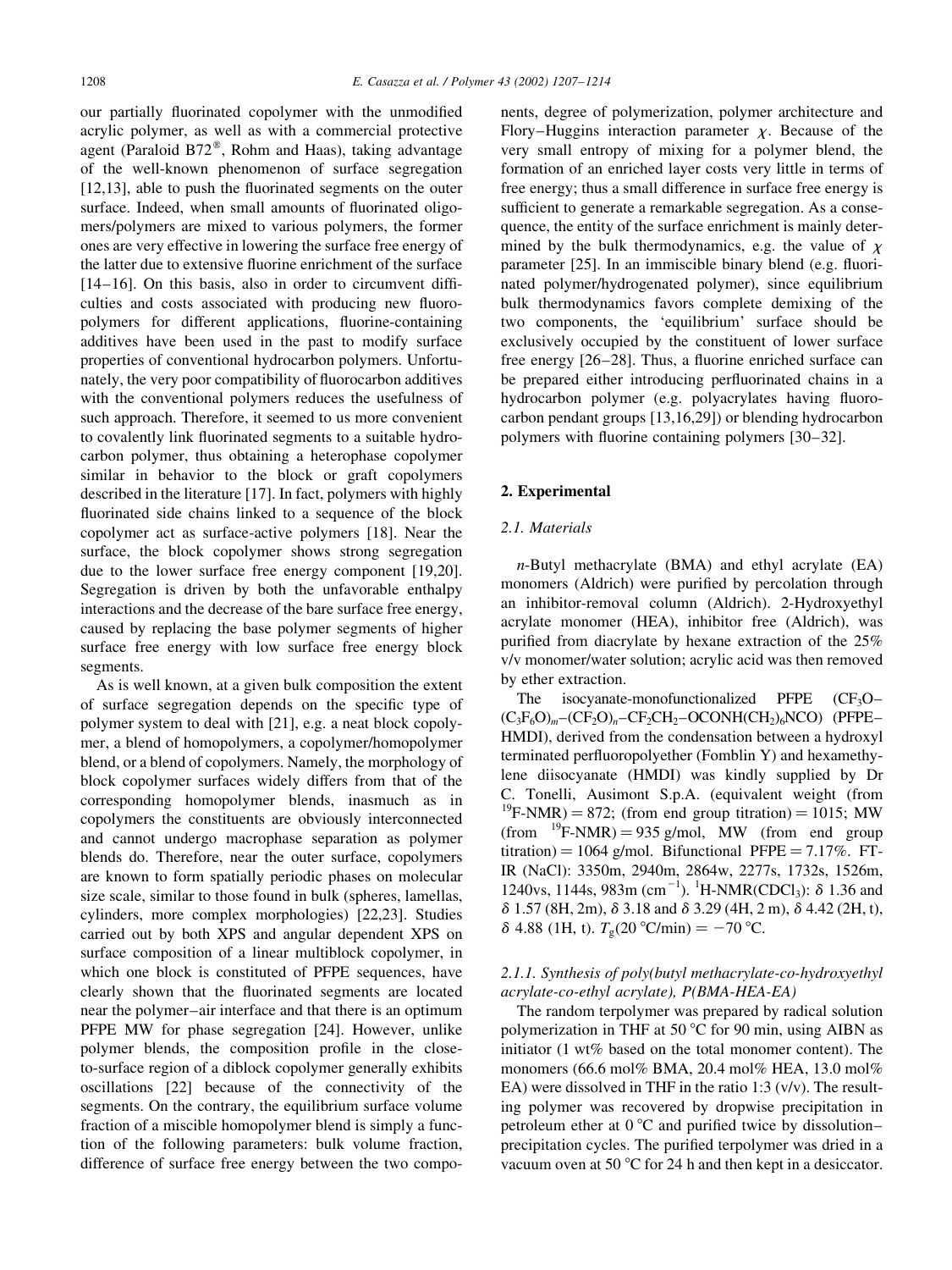FT-IR (neat): 3550w, 2960m, 2936m, 2874w, 1730vs, 1466m, 1386w, 1241s, 1157s. <sup>1</sup>H-NMR (CDCl<sub>3</sub>):  $\delta$ 0.94(t),  $\delta$  1.25(t),  $\delta$  1.39(m),  $\delta$  1.59(m),  $\delta$  1.85(m),  $\delta$ 3.78(m),  $\delta$  3.94(m). Intrinsic viscosity (chloroform,  $20^{\circ}$ C) = 0.70 dl/g.  $T_{\rm g}$ (20 °C/min) = 19 °C. Molecular weight from GPC determination:  $M_n = 96000$ ,  $M(\text{peak}) =$ 135 000,  $M_{\rm w} = 164\,000$  g/mol, polydispersity = 1.71 (based on PMMA standards).

## 2.1.2. Synthesis of poly(BMA-HEA-EA)-g-(PFPE-HMDI)

The random terpolymer poly(BMA-HEA-EA) was dissolved in anhydrous THF (3% wt/v) under overnight stirring in nitrogen atmosphere. An equimolar amount of PFPE-HMDI was then added. Dibutyltin dilaurate (DBTDL) was used as catalyst (1 wt% based on PFPE-HMDI). The reaction was carried out at 60 °C for 8 h under reflux. The solution was then precipitated in petroleum ether at 0 °C. The graft copolymer was purified by dissolving it in THF and reprecipitation in petroleum ether. FT-IR (neat): 3350w, 2960m, 2936m, 1533w, 1386w, 2874m, 1730vs, 1466w, 1256s, 1140s, 983w. <sup>1</sup>H-NMR (CDCl<sub>3</sub>):  $\delta$  0.94(t),  $\delta$  1.38(m),  $\delta$  1.58(m),  $\delta$  3.18(m),  $\delta$  3.94(m),  $\delta$  4.25,  $\delta$  4.42(t). Intrinsic viscosity (chloroform, 20 °C) = 0.80 dl/g.  $T_{g(1)}(20 \text{ °C/min}) = -70 \text{ °C}$ ,  $T_{g(2)} =$  $20^{\circ}$ C.

## 2.2. Characterization and properties

#### 2.2.1. Film preparation

Films of neat graft polymers as well as of their blends with the parent terpolymer or Paraloid<sup>®</sup> were prepared by casting from  $2\%$  (wt/v) THF solutions on PTFE or PP Petri dishes. In particular, the blend solutions were prepared by mixing suitable amounts of the polymeric components under stirring (5 h). All film samples were dried in air for a week.

#### 2.2.2. Contact angle measurement

Contact angles of three series of testing liquids were measured with an optical Krüss goniometer, model G 23. The  $1.5-2.0$  mm diameter drops of liquids, dripped from a microsyringe, were put on the film surface at 20 °C. The wetting liquids were distinguished by their polarity in D, P, and H liquids. The surface tensions  $\gamma_L$  of the organic liquids, divided in their dispersion (D), polar (P) and hydrogen bonding contributions (H) [33-35], are summarized in Table 1.

# 2.2.3. Instrumentation

Transmission infrared spectra were obtained on neat polymer films by a Bruker FT-IR spectrometer, model FIS 66. <sup>1</sup>H-NMR spectra of CDCl<sub>3</sub> solutions were recorded by a Gemini 200 MHz Varian spectrometer. A Mettler DSC 30 equipped with a Mettler TC 10A processor monitored thermal transitions. Glass transition temperatures were obtained from the curves recorded at 20  $^{\circ}$ C/min as the midpoints of

|  |  | Surface tensions of liquids at 20 $^{\circ}$ C (in dynes/cm) [33] |  |
|--|--|-------------------------------------------------------------------|--|
|--|--|-------------------------------------------------------------------|--|

| Type | Liquid                      | $\gamma_{\rm L}^{\rm D}$ | $\gamma^{\text{P}}_{\text{L}}$ | $\gamma^{\rm H}_{\rm L}$ | $\gamma_L$ |
|------|-----------------------------|--------------------------|--------------------------------|--------------------------|------------|
| D    | $n$ -Octane                 | 21.8                     | 0                              | 0                        | 21.8       |
|      | $n$ -Nonane                 | 22.9                     | 0                              | $\Omega$                 | 22.9       |
|      | $n$ -Decane                 | 23.9                     | 0                              | $\Omega$                 | 23.9       |
|      | $n$ -Undecane               | 24.7                     | 0                              | $\Omega$                 | 24.7       |
|      | $n$ -Dodecane               | 25.4                     | $\theta$                       | $\Omega$                 | 25.4       |
|      | $n$ -Tetradecane            | 26.7                     | 0                              | $\Omega$                 | 26.7       |
|      | $n$ -Esadecane              | 27.6                     | $\theta$                       | $\Omega$                 | 27.6       |
| P    | 1,1,2 Trichloroethane       |                          |                                |                          | 33.6       |
|      | Tetrachloroethane           | 33.2                     | 3.1                            | $\Omega$                 | 36.3       |
|      | 1,2 Dibromoethane           |                          |                                |                          | 38.9       |
|      | $\alpha$ -Bromonaphthalene  | 44.4                     | 0.2                            | $\Omega$                 | 44.6       |
|      | Tetrabromoethane            | 44.3                     | 3.2                            | $\Omega$                 | 47.5       |
| H    | Methanol <sup>a</sup>       | 29.4                     |                                |                          | 22.6       |
|      | Dipropylenglycol            | 29.9                     | $\Omega$                       | 4.5                      | 33.9       |
|      | Polyethylenglycol           | 31.7                     | 0.1                            | 13.5                     | 43.5       |
|      | Diethylenglycol             |                          | $\theta$                       | 12.7                     | 44.4       |
|      | 1,4 Butanediol <sup>a</sup> | 30.1                     |                                |                          | 45.2       |
|      | Ethylene glycol             |                          | 0                              | 17.6                     | 47.7       |

<sup>a</sup> Data from Ref. [35].

the step variation in the third run. SEM micrographs of the film cross sections were performed on a Leo Stereoscan 440 electron microscope and the EDS (EDX) analysis carried out by an Oxford Link Gem analyzer. The film sections were sliced normal to the film surface and carbon or aluminum coated. Care was taken to limit the electron radiation damage on the polymer sample surface during EDS analysis.

The XPS measurements were performed on the airexposed surface by a Physical Electronics PHI 5600 ESCA system, using an Al mono  $K\alpha_{1,2}$  X-ray source  $(1256.6 \text{ eV})$ . The X-ray source was working at 350 W and 117.4 eV.

The GPC characterization was carried out using a Waters 2690 separation module equipped with a 2410 Differential Refractive Index Detector. The column set was constituted of four styrene-divinylbenzene Ultrastyragel columns (Waters)  $(30 \text{ cm } L., 7.8 \text{ mm } I.D., 10 \mu \text{m}$  particle size,  $500 + 10^3 + 10^4 + 10^5$  Å pore size). The solvent was HPLC grade chloroform stabilized with amylenes (Aldrich) (solution concentration  $0.2\%$  (w/v); injection volume 100 µl; flow rate 1.0 ml/min; column temperature  $35^{\circ}$ C). The relative calibration curve was calculated with poly (methylmethacrylate) (PMMA) narrow standards (Aldrich) with MW from  $2500$  up to  $800$  000 g/mol.

#### 3. Results and discussion

#### 3.1. Graft copolymer and its blends

We have synthesized a novel partially fluorinated graft polymer constituted of a polyacrylic backbone (random terpolymer formed by BMA, HEA and EA units) and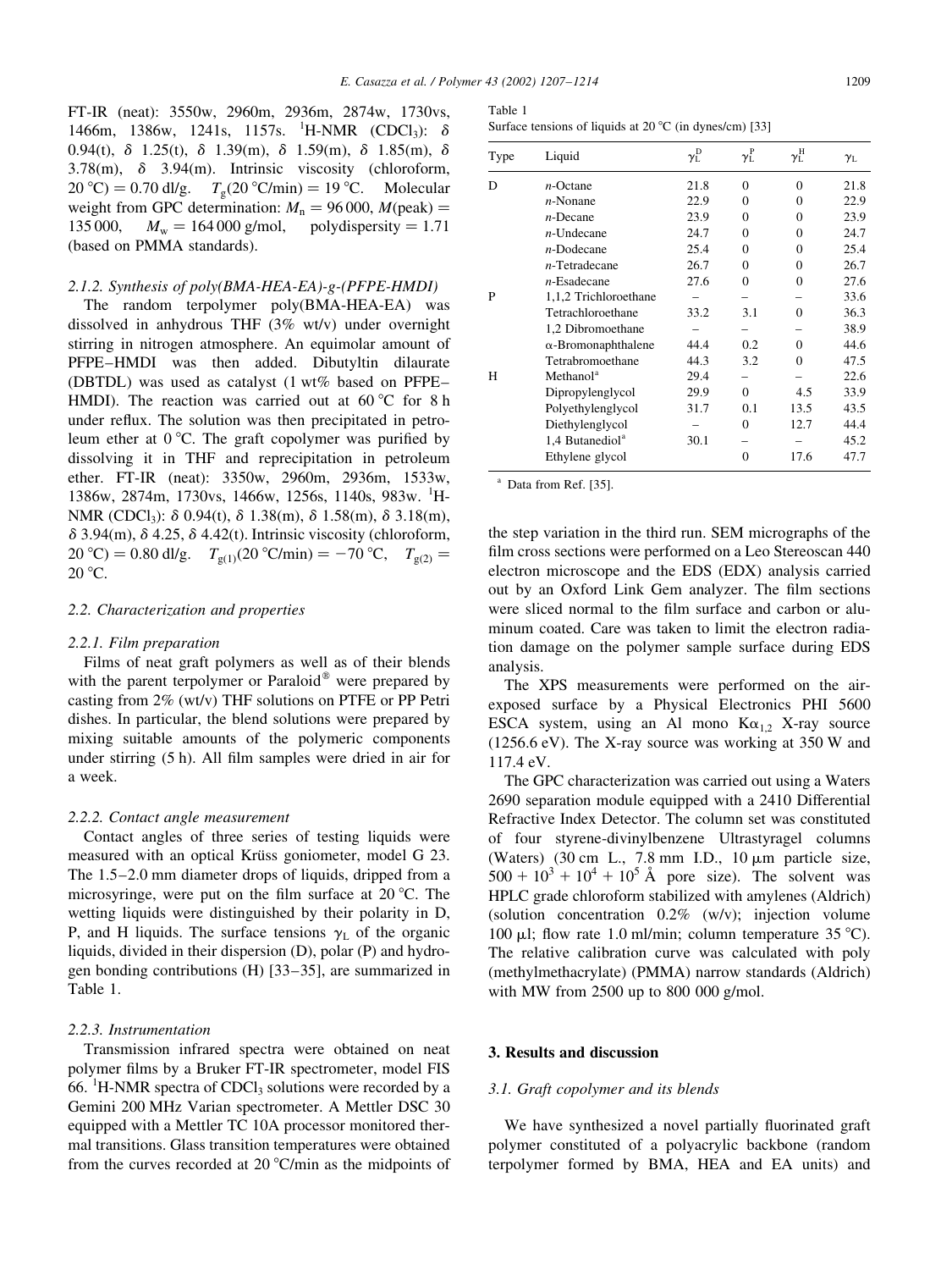perfluoropolyether side chains. The PFPE segment, derived from the NCO-monofunctionalized perfluoropolyether (PFPE–HMDI), was linked to the acrylic backbone by an urethane bond formed by the reaction of the -NCO functional group with the -OH group of HEA. As mentioned in Section 1, it can be assumed that the graft polymer should behave as an interface-active material and that the PFPE segments at lower surface free energy should rearrange themselves in the close-to-air region. In other words, the fluorinated side chains would almost entirely cover the surface layer of the graft polymer film. As quoted above, suitable blending of the fluorine-containing graft polymer with a hydrocarbon base polymer (e.g. the parent acrylic terpolymer) would favor the additional migration of the fluorine-containing component to the surface region [31,32], where it is driven by the lower free energy PFPE side chains. Thus, the fluorinated chains are expected to stay in the outermost region (on a nanometric scale) [13,22,36].

To verify the above expectations, as stated in Section 2, the PFPE-containing graft copolymer and the acrylic base resins (either the terpolymer or a commercial product) have been blended together at various weight ratios (5, 10 and  $20\%$ ) and the resultant blends investigated as solid films by SEM, EDS (EDX) and XPS techniques. On the same blends, critical surface tensions [34] following Zisman [37] have been determined by contact angle measurements using the testing liquids listed in Table 1.

#### 3.2. Product characterization

The  ${}^{1}$ H-NMR spectra represented in Fig. 1 refer to (a) PFPE-HMDI, (b) the acrylic terpolymer, and (c) the product after grafting. It is evident that the peak at 3.8 ppm, assigned to the  $-CH_2$ - adjacent to the hydroxyl group (Fig. 1b), is completely absent in the grafted copolymer (Fig. 1c), where the peak of the same  $-CH_2$ , now adjacent to the  $-OCONH$ -group, appears at 4.1 ppm. In the spectrum of the fluorinated graft copolymer, two more peaks are visible at 3.15 and 4.1 ppm; they are relative to the central  $-CH_2$ -groups in the hexamethylene segment (from HMDI) and to the  $-CH_2$  adjacent to the  $CF_2$  group in PFPE, respectively. In addition, the FT-IR spectra confirm that all -OH groups in P(BMA-HEA-EA) have reacted with the terminal –NCO group of (PFPE–HMDI).

#### 3.3. Critical surface tensions

As mentioned above, the critical surface tensions  $\gamma_c$  have been determined for blends in which the fluorinated graft copolymer was mixed (at the concentration of 5, 10, 20% by weight) either with the parent terpolymer P(BMA-HEA-EA) or with the commercial copolymer Paraloid B72, i.e. poly(ethylmethacrylate-co-methylacrylate). In order to obtain the reference values of this parameter, analogous measurements were performed on the neat copolymer films. The  $\gamma_c$  values have been estimated by extrapolating the straight lines corresponding to homogeneous liquids (the



Fig. 1. <sup>1</sup>H-NMR spectra of: (a) PFPE-HMDI, (b)  $P(BMA-HEA-EA)$ , (c) P(BMA-HEA-EA)-g-(PFPE-HMDI).

D, H and P species, respectively, listed in Table 1) in the cos  $\theta$  vs.  $\gamma_L$  plots (Figs. 2–4 as examples). The results for the neat copolymers and for the copolymer blends are summarized in Tables 2 and 3, respectively. The  $\gamma_c$  values referred to the (P) liquids are notably larger than those obtained with the (H) and (D) ones, while the values of the latter ones do not significantly differ from each other.



Fig. 2. The cos  $\theta$  vs.  $\gamma_L$  plot of the P(BMA-HEA-EA) (EC6). ( $\bullet$ ) H-liquids;  $(\blacksquare)$  P-liquids.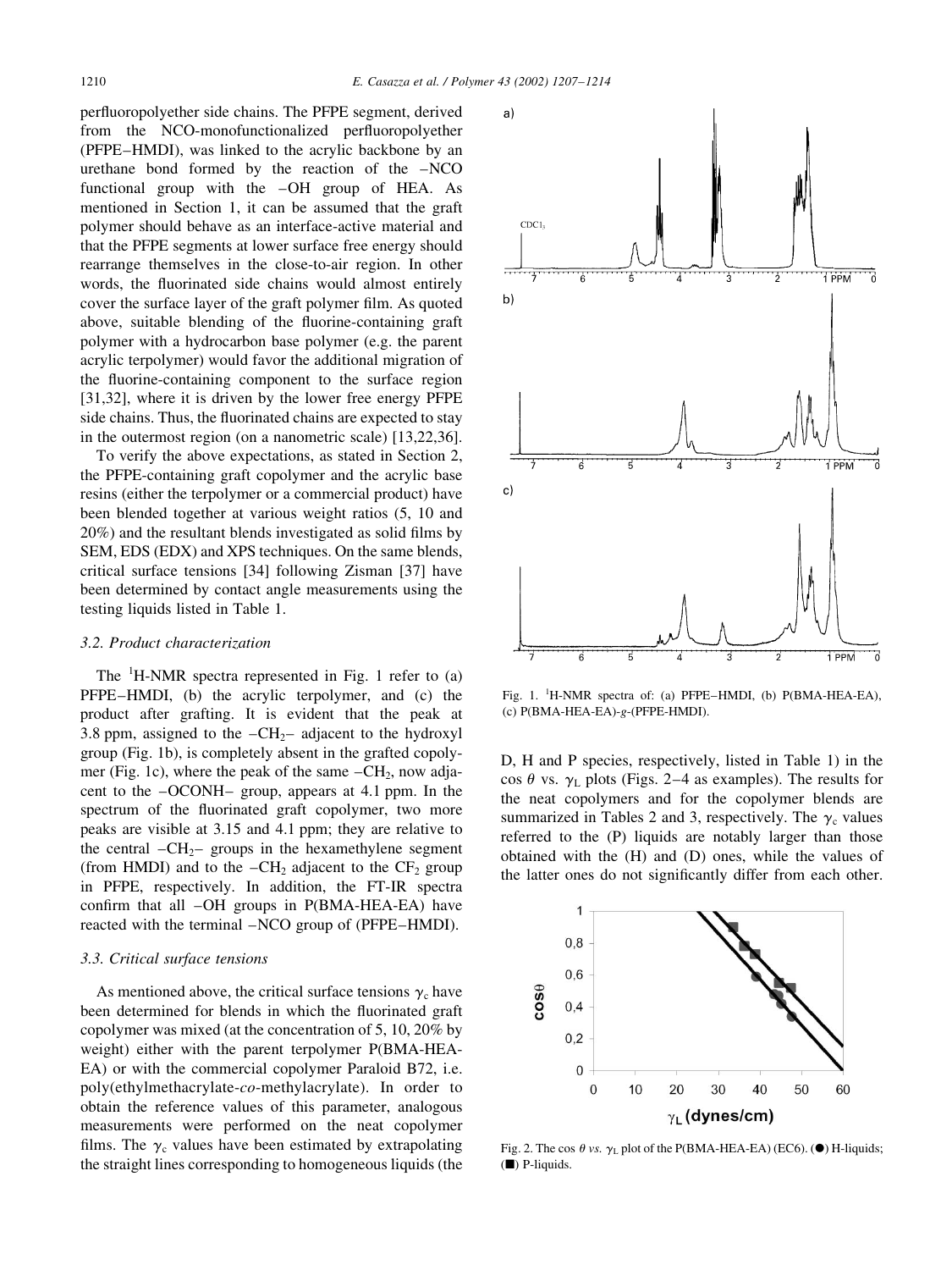Table 2



Fig. 3. The cos  $\theta$  vs.  $\gamma_L$  plot of P(BMA-HEA-EA)-g-(PFPE-HMDI) (EC6-F). ( $\blacktriangle$ ) D-liquids; ( $\blacktriangleright$ ) H-liquids; ( $\blacktriangleright$ ) P-liquids.

Obviously, (P) liquids may show strong interactions with polymer films (swelling, dissolution, etc.), greatly affecting the 'apparent' values of surface tensions. In the present study, we cannot analyze this behavior in depth. However, it is well known that, in general, the  $\gamma_c$  values vary according to the kind of liquids used, e.g. dispersion, polar, or hydrogen bonding liquids [34]. It has been found from our measurements that even small additions  $(5-10\%)$  of the graft copolymers to the acrylic base polymer have a great effect on reducing the surface tension of the polymer film, with  $\gamma_c$  that approaches the value found for the neat fluorinated copolymer (15–16 dynes/cm with (D) liquids). Increasing the bulk concentration up to 20% does not affect the  $\gamma_c$  values significantly; consequently, it can be safely argued that the surface composition is not appreciably changed. These results show that 5% concentration of the grafted polymer is more than enough to generate a topmost layer predominantly constituted of the fluorinated segments.

#### 3.4. SEM and EDX analysis



The cross-sectioned films of the P(BMA-HEA-EA)-g-

Fig. 4. The cos  $\theta$  vs.  $\gamma_L$  plot of P(BMA-HEA-EA)-g-(PFPE-HMDI)/ P(BMA-HEA-EA) (10/90) blend (EC6-F/EC6). (A) D-liquids; (O) H-liquids;  $(\blacksquare)$  P-liquids.

Critical surface tensions of the acrylic base terpolymers and PFPE-grafted polymers

| Sample          | Polymer                     | $\gamma_{\rm c}$ |                |  |
|-----------------|-----------------------------|------------------|----------------|--|
| name            |                             | (dynes/cm)       | Liquid<br>type |  |
| <b>B</b> 72     | P(EMA-MA)                   | 30.5             | H              |  |
| EC <sub>5</sub> | P(BMA-HEA-EA)               | 25.1             | H              |  |
|                 |                             | 28.6             | P              |  |
| EC6             | P(BMA-HEA-EA)               | 25.2             | H              |  |
|                 |                             | 29.1             | P              |  |
|                 |                             | 15.8             | D              |  |
| $EC5-F$         | P(BMA-HEA-EA)-g-(PFPE-HMDI) | 15.2             | H              |  |
|                 |                             | 19.1             | P              |  |
|                 |                             | 15.5             | D              |  |
| $EC6-F$         | P(BMA-HEA-EA-)g-(PFPE-HMDI) | 14.9             | Н              |  |
|                 |                             | 18.9             | P              |  |

(PFPE-HMDI)/P(BMA-HEA-EA) blends (with weight ratios of 5/95, 10/90 and 20/80) were investigated by scanning electron microscopy and by energy dispersive X-ray spectroscopy in order to evaluate the surface segregation and the fluorine concentration (in terms of F/C ratios). The SEM micrographs show a sharp accumulation of fluorinated materials close to the air-polymer interface. In the (20/80) blend (Fig. 5), the presence of a thick layer of the fluorine containing copolymers (in clearer gray) is easily visible at the left side of the section relative to the airpolymer interface. The fluorine concentration detected by EDX analysis confirms the strong presence of such fluorinated layer (see the fluorine mapping in Fig. 6). Relevant accumulation of fluorinated segments is also evident at the opposite side, corresponding to the film surface that has been in contact with the PTFE capsule during solvent evaporation. The relatively high specific weight of the PFPE-containing polymer, combined with its strong affinity with PTFE, contributes to favor its deposition also on the

Table 3 Critical surface tensions of the polymer blends

| Composition of the blend<br>(weight ratio) | $\gamma_c$ (dynes/cm) | Liquid species |
|--------------------------------------------|-----------------------|----------------|
| EC5-F/Paraloid B72 (5/95)                  | 17.0                  | D              |
| EC5-F/Paraloid B72 (10/90)                 | 14.9                  | D              |
|                                            | 15.8                  | H              |
|                                            | 16.7                  | P              |
| EC6-F/Paraloid B72 (10/90)                 | 14.8                  | D              |
| EC5-F/EC5 (5/95)                           | 17.1                  | D              |
| EC5-F/EC5 (10/90)                          | 16.5                  | D              |
|                                            | 20.2                  | P              |
| EC5-F/EC5 (20/80)                          | 15.6                  | D              |
|                                            | 15.0                  | Н              |
|                                            | 19.1                  | P              |
| EC6-F/EC6 (5/95)                           | 17.2                  | D              |
| EC6-F/EC6 (10/90)                          | 16.0                  | D              |
|                                            | 16.4                  | Н              |
|                                            | 18.8                  | P              |
|                                            |                       |                |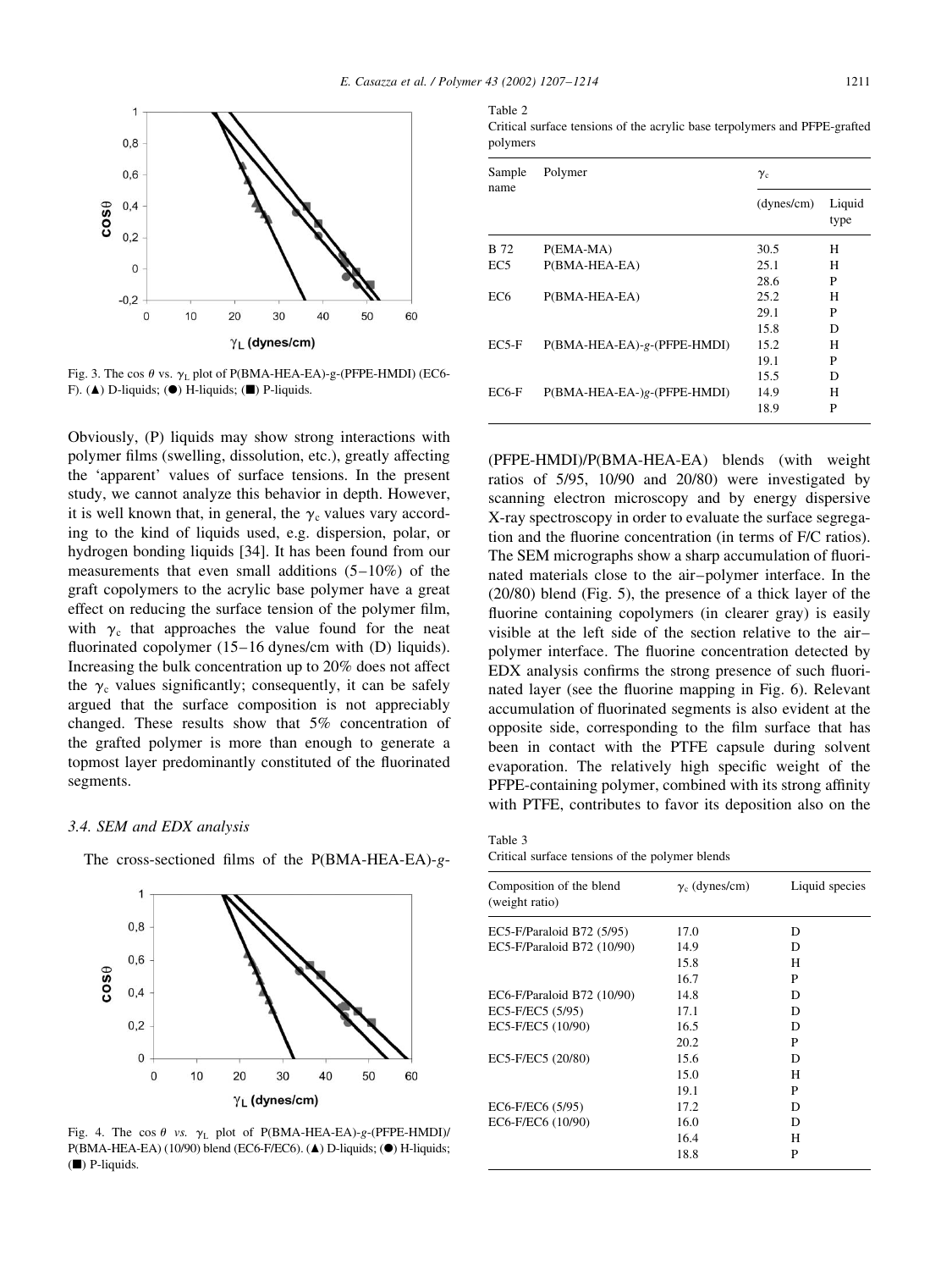

Fig. 5. SEM micrograph of the film section across the (BMA-HEA-EA)-g-(PFPE-HMDI)/(BMA-HEA-EA) (20/80) blend. The fluorinated material is represented by the clearer gray areas.

bottom of the Petri dish. This typical behavior has been found even in the  $(10/90)$  and  $(5/95)$  blends (see histograms) of Fig. 7). The predominant migration of relevant amounts of the fluorinated graft polymer to the film-air interface yields a high fluorine concentration in the topmost regions  $(0-20 \mu m)$  (Fig. 7). The 5/95, 10/90 and 20/80 blends exhibit, in the  $0-20 \mu m$  region, a F/C ratio equal to 54.4, 69.4, and 79.8%, respectively (having a bulk F/C value of about  $1-5\%$ ). Because of the remarkable immiscibility between the acrylic backbone and the PFPE sequences in the graft copolymer, macrophase separation may already occur in bulk, originating micelles of various shapes and dimensions. This phenomenon is particularly evident in the (20/80) blend, where phase inversions are also visible: fluorinated micelles separate inside the acrylic phase and acrylic micelles separate into the segregated fluorinated layer  $(Fig. 8)$ .



Fig. 6. The EDX mapping of the fluorine presence in the film section across the P(BMA-HEA-EA)-g-(PFPE-HMDI)/P(BMA-HEA-EA) (20/80) blend. The film has been solvent cast on PTFE dishes.



Fig. 7. The fluorine concentration, detected by EDX analysis, in the film sections across the P(BMA-HEA-EA)-g-(PFPE-HMDI)/P(BMA-HEA-EA) blends: ( $\Box$ ) (20/80); ( $\Box$ ) (10/90); ( $\Box$ ) (5/95).

#### 3.5. XPS analysis

The film surfaces relative both to the graft polymer  $P(BMA-HEA-EA)-g-(PFPE-HMDI)$  and to the  $P(BMA-$ HEA-EA)-g-(PFPE-HMDI)/P(BMA-HEA-EA) (5/95) blend have been investigated by X-ray photoelectron spectroscopy in order to evaluate the surface fluorine concentration (Fig. 9). The detected area was ca. 400  $\mu$ m and the sampling depth 2–6 nm (the PFPE side chain is less than 2 nm long and the HMDI-PFPE sequence is ca. 4 nm). The graft copolymer film shows a surface atomic composition of 39.6% F, 39.9% C, 14% O, 4.4% N (Fig. 9). Since the fluorine content is approximately 10% in the graft copolymer, 50–55% in the PFPE–HMDI sequences, and 60–65% in the PFPE portion of the latter, respectively, also these data suggest that the fluorinated side chains predominantly move to the air-polymer interface. The fluorine content present there, however, is lower than the theoretical value



Fig. 8. The fluorinated surface layer (in clearer gray) in the cross-sectioned film relative to (BMA-HEA-EA)-g-(PFPE-HMDI)/(BMA-HEA-EA) (20/ 80). The phase separation in micelles is also visible.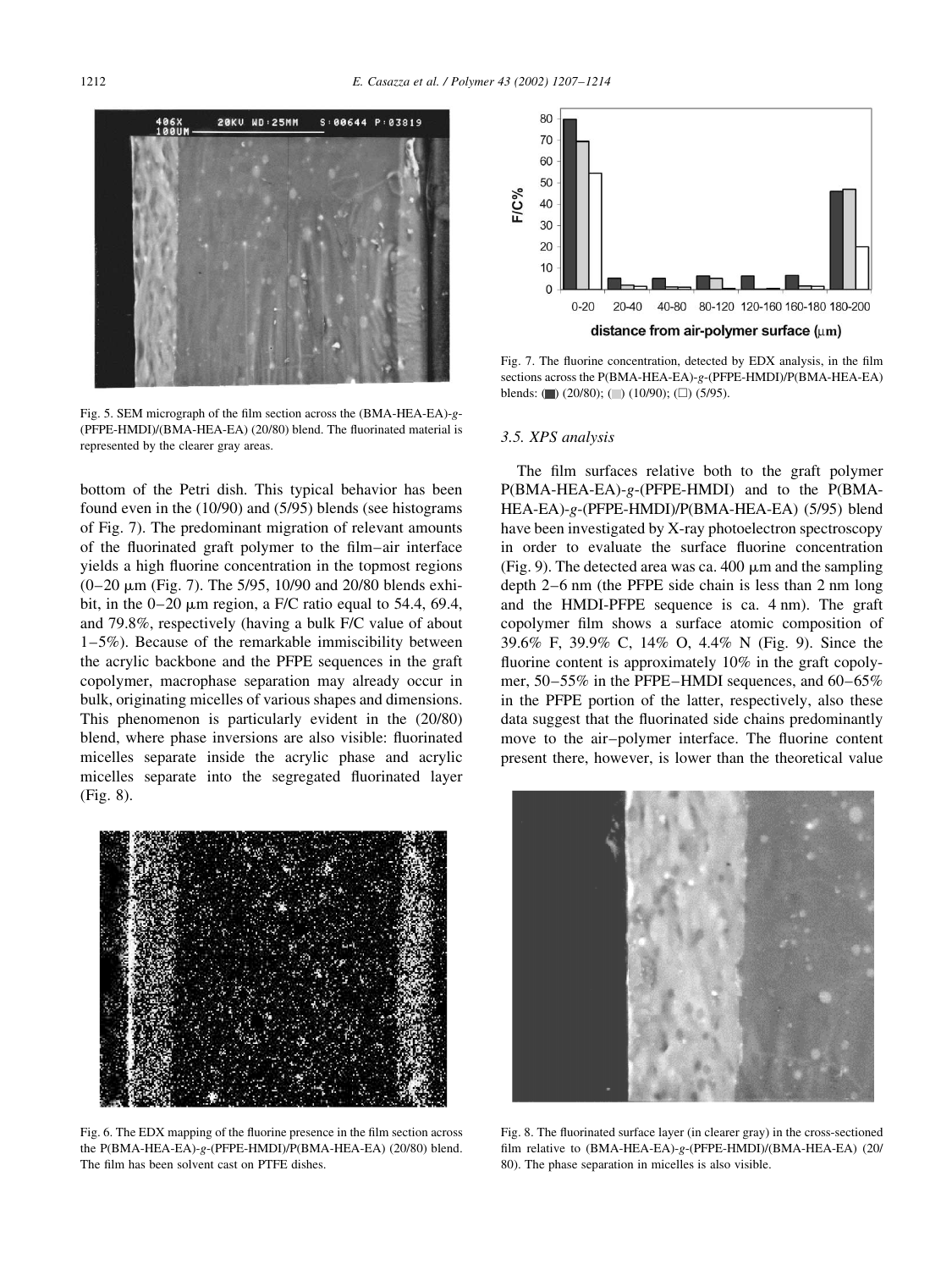

Fig. 9. XPS spectra of: (a) the neat P(BMA-HEA-EA)-g-(PFPE-HMDI), (b) the P(BMA-HEA-EA)-g-(PFPE-HMDI)/P(BMA-HEA-EA) (5/95) blend).

of about 50–55% which would correspond to a surface layer constituted only of PFPE-HMDI segments. Indeed, this is simply an artifact due to the sampling depth in our XPS analysis, greater than the PFPE-HMDI length.

The  $(5/95)$  blend surface exhibits values of  $35.8\%$  F, 42.5% C, 15% O, 5.2% N (Fig. 10). The surface enrichment in the blend, in terms of fluorine (for which the overall bulk F content is  $0.5-1\%$ ), is close to that found in the neat graft polymer.

All results suggest that a little amount of P(BMA-HEA-EA)-g-(PFPE-HMDI) (about  $5 \text{ wt\%}$ ), blended with the acrylic terpolymer, is indeed sufficient to create a surface layer enriched in fluorine, i.e. with the PFPE-HMDI side chains located in the outermost region, similarly to the behavior of neat fluorinated copolymer. Recently, very relevant surface enrichment of fluorine-containing segments has been found by Bongiovanni et al. [13] in a MMA



Fig. 10. XPS surface composition: (D) neat P(BMA-HEA-EA)-g-(PFPE-HMDI); ( $\Box$ ) P(BMA-HEA-EA)-g-(PFPE-HMDI)/P(BMA-HEA-EA) (5/95) blend.

copolymer containing PFPE side groups  $(T_{g(1)} = -120 \degree C)$ ca.,  $T_{g(2)} = 113 \text{ °C}$  ca.)

# 4. Conclusions

We have found a strong macrophase surface segregation of  $P(BMA-HEA-EA)-g-(PFPE-HMDI)$  when added to the base P(BMA-HEA-EA). This segregation gives rise to a relatively thick fluorinated surface layer mainly constituted of the acrylic-g-PFPE copolymer. Moreover, this surface coating approaches the surface composition of the neat  $P(BMA-HEA-EA)-g-(PFPE-HMD)$  polymer, in which the PFPE side chains stay in the outermost region, providing good characteristics of hydrophobicity and stability. We have proved that the segregated fluorinated polymer covering the surface of the blend confers the same surface properties found for the neat graft copolymer film. These results suggest that  $P(BMA-HEA-EA)-g-(PFPE-HMDI)$  copolymer is an excellent protective material [38] (e.g. for stone monuments), the same must be true for its blends, despite the very small PFPE bulk concentration. The fluorinated coating, originated by surface segregation, might be sufficient to guarantee stone protection from atmospheric agents, with a much lower cost as compared to PFPEbased materials. Moreover, its grafting and subsequent blending favor the stable anchoring of protective formulations to the stone itself.

## **Acknowledgements**

The authors express their thanks to Ausimont S.p.A. (Dr C. Tonelli) for supplying PFPE-HMDI, Drs R. Parodi and A. Daccà (Department of Physics, University of Genoa) for